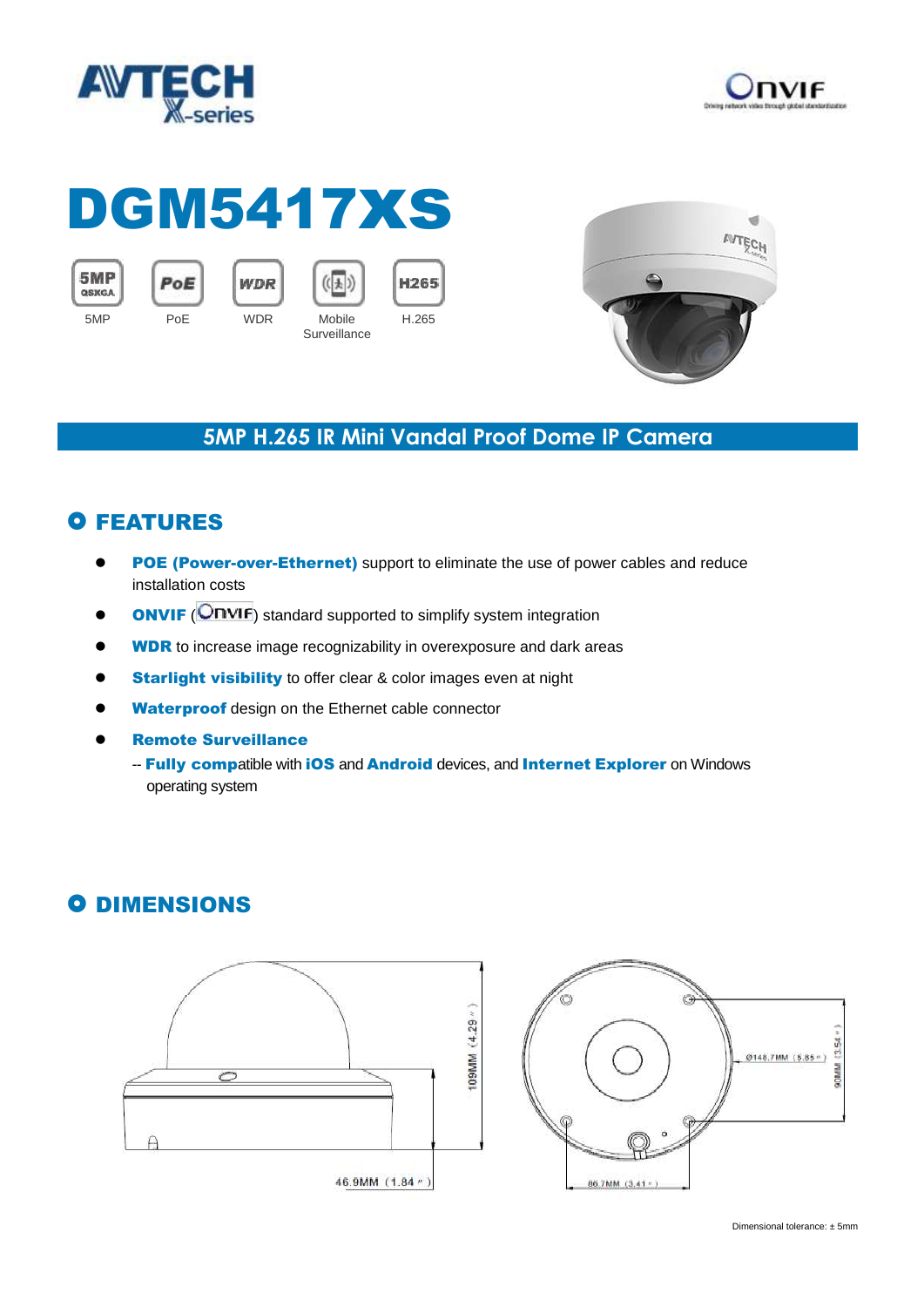



### O SPECIFICATIONS\*

| <b>Network</b>             |                                                                                                                                                                                                                                      |
|----------------------------|--------------------------------------------------------------------------------------------------------------------------------------------------------------------------------------------------------------------------------------|
| <b>LAN Port</b>            | YES                                                                                                                                                                                                                                  |
| <b>LAN Speed</b>           | 10/100 Based-T Ethernet                                                                                                                                                                                                              |
| <b>Supported Protocols</b> | TCP/IP, HTTP, DHCP, DNS, DDNS, RTP/RTSP,<br>SMTP, NTP, UPnP, SNMP, HTTPS, FTP                                                                                                                                                        |
| <b>ONVIF Compatible</b>    | YES (Profile S, Profile G, Profile T)                                                                                                                                                                                                |
| Security                   | (1) Multiple user access levels with password<br>(2) IP address filtering<br>(3) Digest authentication                                                                                                                               |
| <b>Remote Access</b>       | Internet Explorer on Windows operating system                                                                                                                                                                                        |
| <b>Video</b>               |                                                                                                                                                                                                                                      |
| Network Compression        | H.265 /H.264                                                                                                                                                                                                                         |
| Video Resolution           | Main Stream :5MP(2592*1944),4MP(2592x1520),3MP(2304x1296),1080P(1920x1080)<br>Sub Steam : 720P(1280x720), VGA(640x480), QVGA(320x240)<br>Mobile Stream: QVGA (320x240)                                                               |
| <b>Frame Rate</b>          | 30fps                                                                                                                                                                                                                                |
| Video bit rate             | 8Kbps ~ 8Mbps                                                                                                                                                                                                                        |
| Multiple Video Streaming   | Triple-Stream(Main/Sub/Mobile)                                                                                                                                                                                                       |
| <b>General</b>             |                                                                                                                                                                                                                                      |
| Image Sensor               | 1/2.7" Progressive CMOS image sensor                                                                                                                                                                                                 |
| Min Illumination           | Color 0.002Lux @(F1.2,AGC ON)                                                                                                                                                                                                        |
| <b>Shutter Speed</b>       | $1/5 \sim 1/20000$ sec                                                                                                                                                                                                               |
| <b>Slow Shutter</b>        | Support                                                                                                                                                                                                                              |
| Lens                       | $2.8$ mm $-$ F No. 1.6                                                                                                                                                                                                               |
| Viewing Angle              | Horizontal: 110°, Vertical: 58°, Diagonal: 133°                                                                                                                                                                                      |
| SD storage                 | <b>YES</b>                                                                                                                                                                                                                           |
| IR Effective Distance**    | Up to 20 meters                                                                                                                                                                                                                      |
| IR Shift                   | <b>YES</b>                                                                                                                                                                                                                           |
| Video Analytics            | Attribute Detection, Pedestrian & Vehicle Detection, Perimeter Intrusion Detection, Line<br>Crossing, Crossing Counting, Heat Map, Crowd Density Detection, Queue Length Detection,<br>Lisence Plate Detection, Rare Sound Detection |
| <b>WDR</b>                 | <b>WDR</b>                                                                                                                                                                                                                           |
| <b>BLC</b>                 | <b>YES</b>                                                                                                                                                                                                                           |
| <b>ROI</b>                 | <b>YES</b>                                                                                                                                                                                                                           |
| Privacy Mask               | <b>YES</b>                                                                                                                                                                                                                           |
| Gain Control               | Auto                                                                                                                                                                                                                                 |
| Digital Noise Reduction    | 3D DNR                                                                                                                                                                                                                               |
| Image Settings             | Flip, Rotation, Corridor mode, Saturation, Brightness, Contrast, Hue, Sharpness adjustable                                                                                                                                           |
| Audio                      | <b>YES</b>                                                                                                                                                                                                                           |
| Alarm                      | <b>NO</b>                                                                                                                                                                                                                            |
| <b>Reset Button</b>        | <b>NO</b>                                                                                                                                                                                                                            |
| POE                        | YES (IEEE 802.3af)                                                                                                                                                                                                                   |
|                            |                                                                                                                                                                                                                                      |